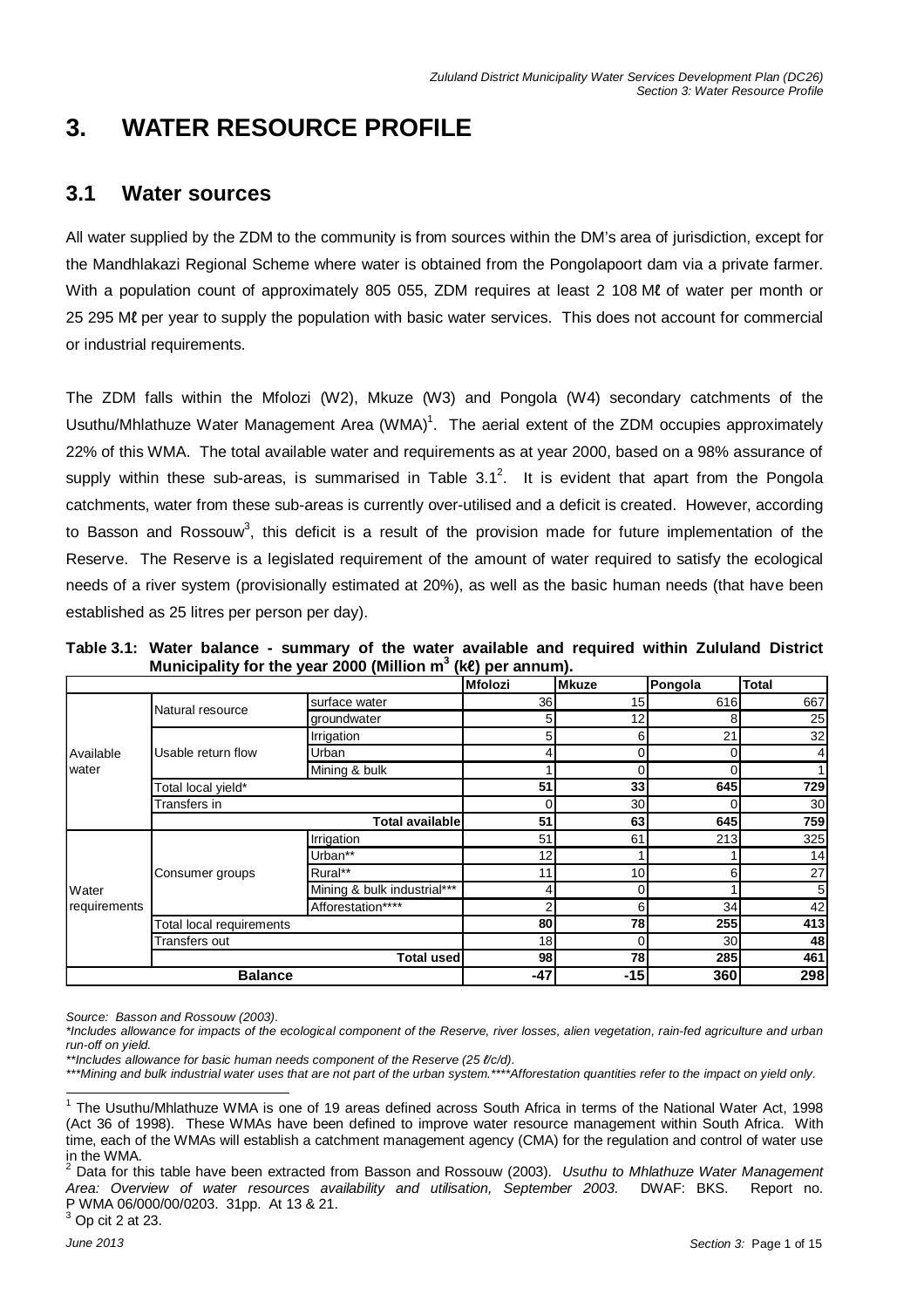

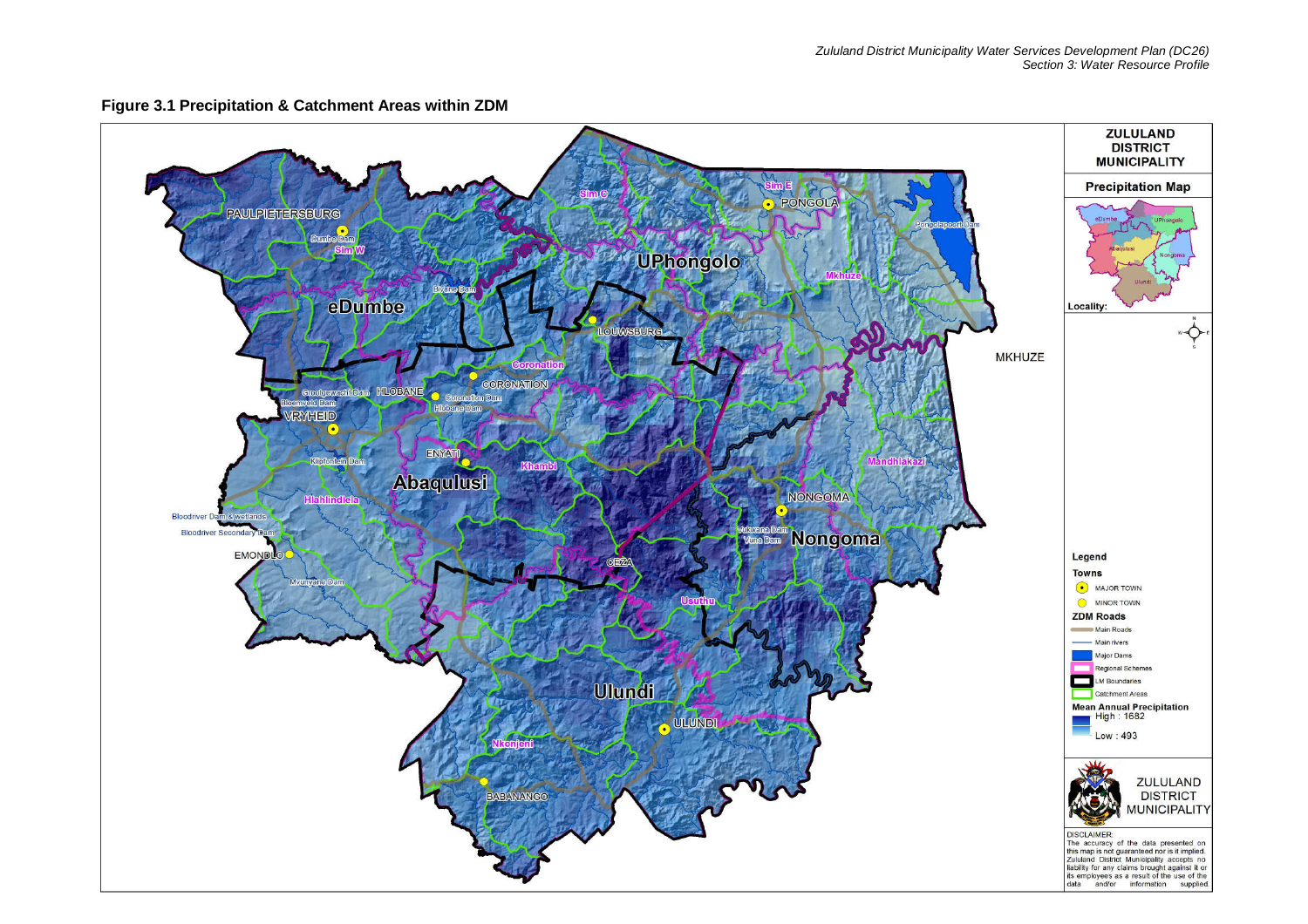### **3.1.1 White Umfolozi Catchment (Hlahlindlela Regional Water Supply and Nkonjeni Regional Water supply Area)**

A detailed catchment study for the Mfolozi River has not been undertaken before. The catchment has however been included in national water resource studies such as the Surface Water Resources of South Africa 1990 (WR90) and the Water Resources of South Africa 2005 (WR2005) studies of the Water Research Commission. Although the Usuthu to Mhlathuze Water Management Area (WMA6) is not considered by the Department of Water Affairs (DWA) to be a water stressed area as a whole, the Mfolozi River catchment is considered to have a net deficit in the water balance for the catchment according to the National Water Resource Strategy (September 2004 edition). The National Water Resource Strategy also indicates that there will be no net increase in water requirements within the catchment from 2000 to 2025. However there has been growing water demand over the past decade mainly due to an increase in the provision of water services to the large rural population within the catchment.

A reconnaissance level water resource catchment study for the White Mfolozi River was undertaken in 2009/2010. The yield analyses indicate that there is **insufficient** water to currently meet the requirements of eMondlo at 98% assurance and by 2030 there will be significant shortfalls in the water availability to meet the requirements of all the main towns, especially if the Reserve are released from the main dams. One of the recommendations of the study was that the Water Resource Planning Model (WRPM) be used to determine the scheduling requirements for new infrastructure and to recommend operating rules for the system.

ZDM undertook a Water Resource Modelling of **the upper White uMfolozi River System** during 2011/2012. Areas served by this System are Vryheid Town and surrounding suburbs, Bhekuzulu, Lakeside, eMondlo Town and surrounding areas (Hlahlindlela Regional Water Supply Scheme), Mpumanhlope, Ulundi, Babanango (Nkonjeni Regional Water supply Scheme) and Nondweni (Umzimyathi District Municipality).

The Water Resource Planning Model (WRPM) will be utilized to incorporate the water requirement projection (growth) and the current system storage states as at the beginning of January 2012 into the systems model, for the following benefits;

- 1. To determine the resource capability of the various sub-systems at different storage states.
- 2. To determine the required water resource augmentation dates to ensure that planning and implementation of new schemes are done timeously to avoid water restrictions at unacceptable levels.

The WRPM system's main focus it implementation scheduling and planning as well as operating analysis, as it takes into account the current status of the system, the growing water requirements, changing return flows and the scheduling of new infrastructure. The WRPM is ideally suited to analysing a multi-catchment system and has been used successfully on many of the complex water resource system in South Africa, such as the Vaal River System, the Orange River System, the Berg River System and the Umgeni System. This is the first time it will be applied to the White Mfolozi System.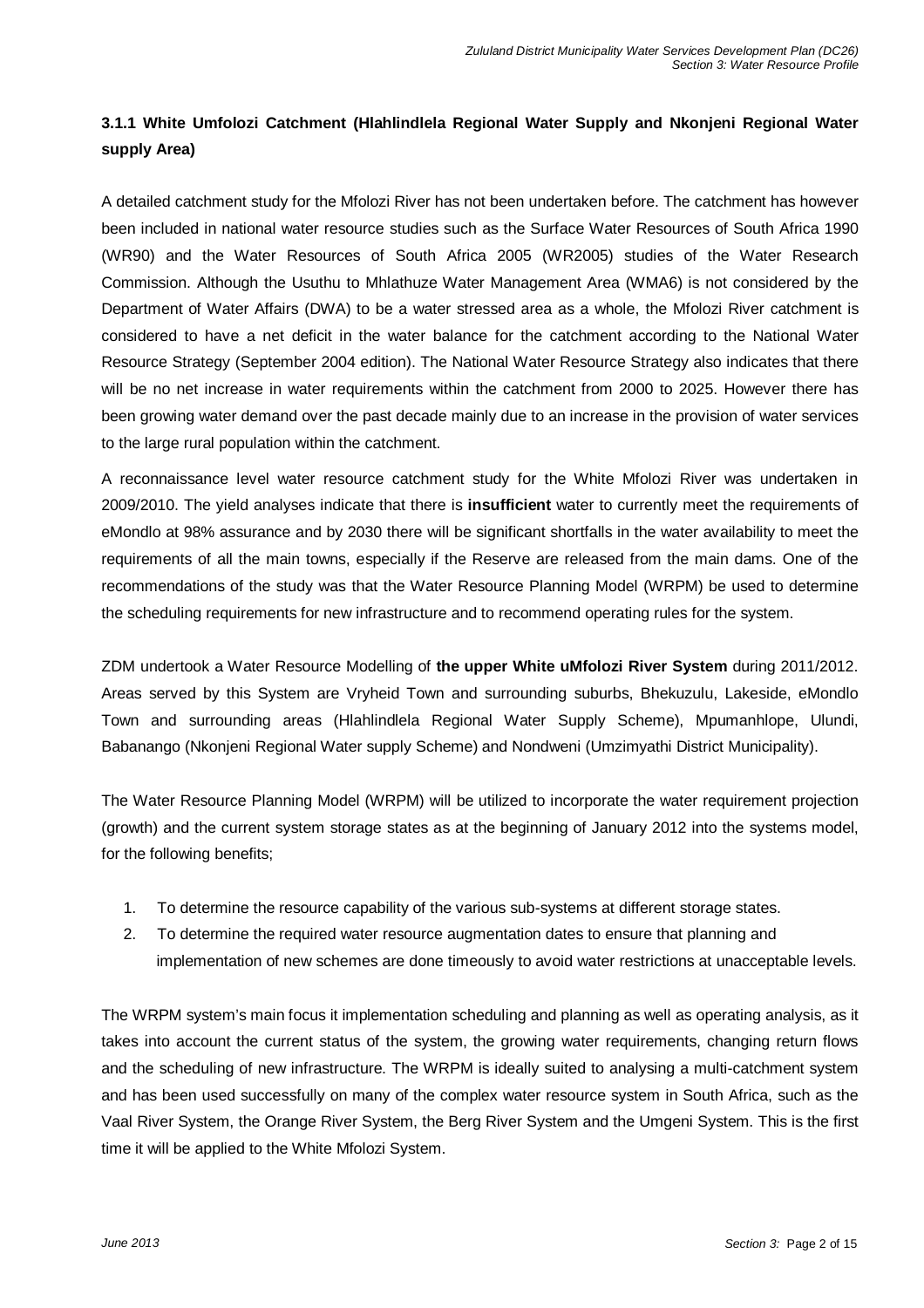The Planning Model has been setup for the White Mfolozi system and analyses done for three water demand scenarios.

| <b>Growth Scenario</b> | <b>Vryheid Area</b><br>$\frac{10}{6}$ | eMondlo Area<br>(%) | <b>Ulundi Area</b><br>$\frac{10}{10}$ |  |
|------------------------|---------------------------------------|---------------------|---------------------------------------|--|
| Low                    | 14                                    | 12                  |                                       |  |
| <b>Median</b>          | 2.3                                   | 2.4                 | 32                                    |  |
| High                   | っっ                                    | 37                  | 4.5                                   |  |

### **Table 3.2: Low, Medium and High Growth Scenarios**

The model indicates that the yield from Mvunyane dam **is insufficient** to meet the water requirements at the desired levels of assurance and should be augmented very soon, to avoid the risk of restrictions occurring. The operating rules for Mvunyane should be implemented to protect higher assurance users.

For the **low growth scenario**, the yield from Klipfontein combined with the other existing dams is sufficient to meet the water requirements of Vryheid and Ulundi as well as the link to eMondlo until at least 2030.

For the **median growth scenario**, the yield from Klipfontein combined with the other existing dams is sufficient to meet the water requirements of Vryheid, Ulundi and eMondlo until 2024. After 2024, the existing water resource infrastructure of the White Mfolozi will need augmentation to meet the projected water requirements.

For the **high growth scenario**, the yield from Klipfontein combined with the other existing dams is sufficient to meet the water requirements of Vryheid, Ulundi and eMondlo until 2021. After 2021 the existing water resource infrastructure of the White Mfolozi will need augmentation to meet the projected water requirements.

It is therefore important that the required work to plan for the next water resource augmentation be undertaken, due to the long lead times required to implement a water resource development projects.

In applying the Planning Model approach to the development planning of water resource systems it is important that analyses are regularly updated to account for changes in storage and any revised projections of demands. These analyses should be undertaken annually around the decision month of May. The updated analyses should include any proposed new resource development or change in reuse strategy.

The following recommendations are proposed:

- Take immediate action to augment the water supply to eMondlo.
- Start the necessary pre-feasibility and /or feasibility studies to be prepared for the next Water Resource Augmentation project.
- Implement the proposed operating rules for Mvunyane, Bloemveld and Grootgewacht Dams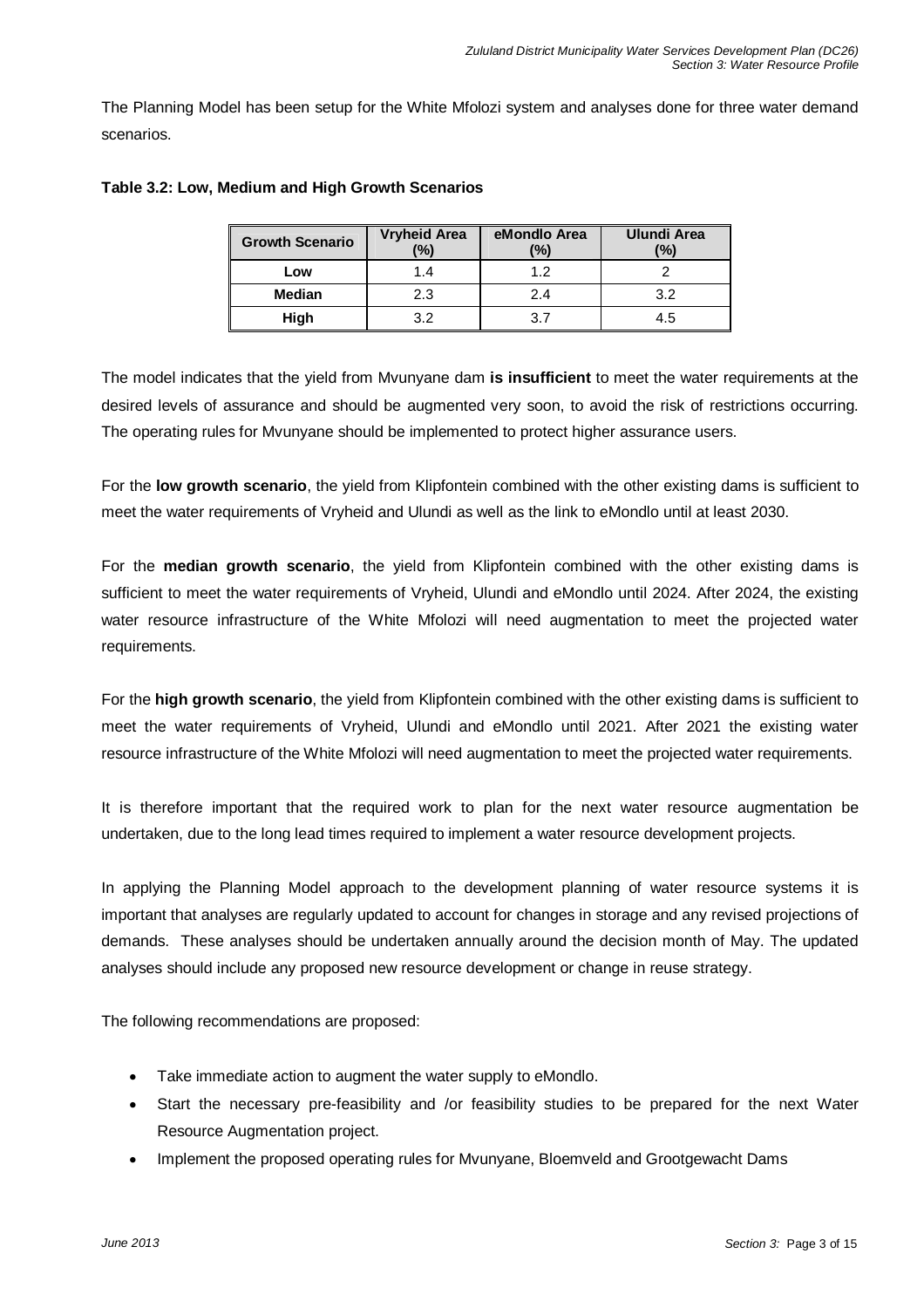- Make a decision on a restriction strategy for eMondlo. Implement restrictions to eMondlo based on the short term yield curves and the water requirement projection for 2012.
- Continue to track the actual water usage in the system and update the water demand projections regularly.
- Monitor all dam levels on a daily basis, including the rainfall and evaporation.
- Monitor water abstractions and return flows on a daily basis.
- Rerun the WRPM every year in May with the updated system storage information and the updated water projections to revise the projected implementation date for the next water resource augmentation project.
- Review the recommendations made in the First Order Reconciliation strategies done during Small Town Studies, particular attention should be paid to Water Conservation and Demand Management Strategies in the ZDM supply areas.
- Review the option of raising Klipfontein dam as proposed in the First Order Reconciliation strategies with other water resource development alternatives to improve the system yield. The raising of Klipfontein Dam is likely to be expensive due to the potential impact on the road and railway line.

### **3.1.2 Black Umfolozi Catchment (Usuthu Regional Water Supply)**

ZDM investigated the available water resources in the upper Black Mfolozi River during 2011.

The purpose of the investigation was twofold:

- An assessment was undertaken to determine the available water resources of the upper Black Mfolozi River which involved quantifying the divertable flows at the existing weir on the river near Nongma upstream of the Kwa Nkweme River confluence. This represents the situation prior to construction of the off-channel storage dam on the Kwa Nkweme River. Analyses were performed for 18.6 Ml/day (2025 demand) and 25 Ml/day (2035 demand).
- Detailed yield analyses were undertaken to determine the water resources capability of a proposed system on the upper Black Mfolozi River, which consists of a new off-channel storage dam on the Kwa Nkweme River. Water for this off-channel storage dam will be supplied by diverting available flows from the existing weir on the Black Mfolozi River. The performance of the system was evaluated for a variety of possible configurations including a range of dam (storage) sizes, flow diversion capacities and downstream environmental flow requirements (EFR's).

Based on the results of the water resource assessment it is concluded that:

Prior to the construction of the proposed off-channel storage dam on the Kwa Nkweme River, a runof-river scheme on the upper Black Mfolozi River could supply a target abstraction of 18.6Ml/day (or 6.8 million m $\%a$ , the projected water requirement for the proposed scheme in 2025) with an annual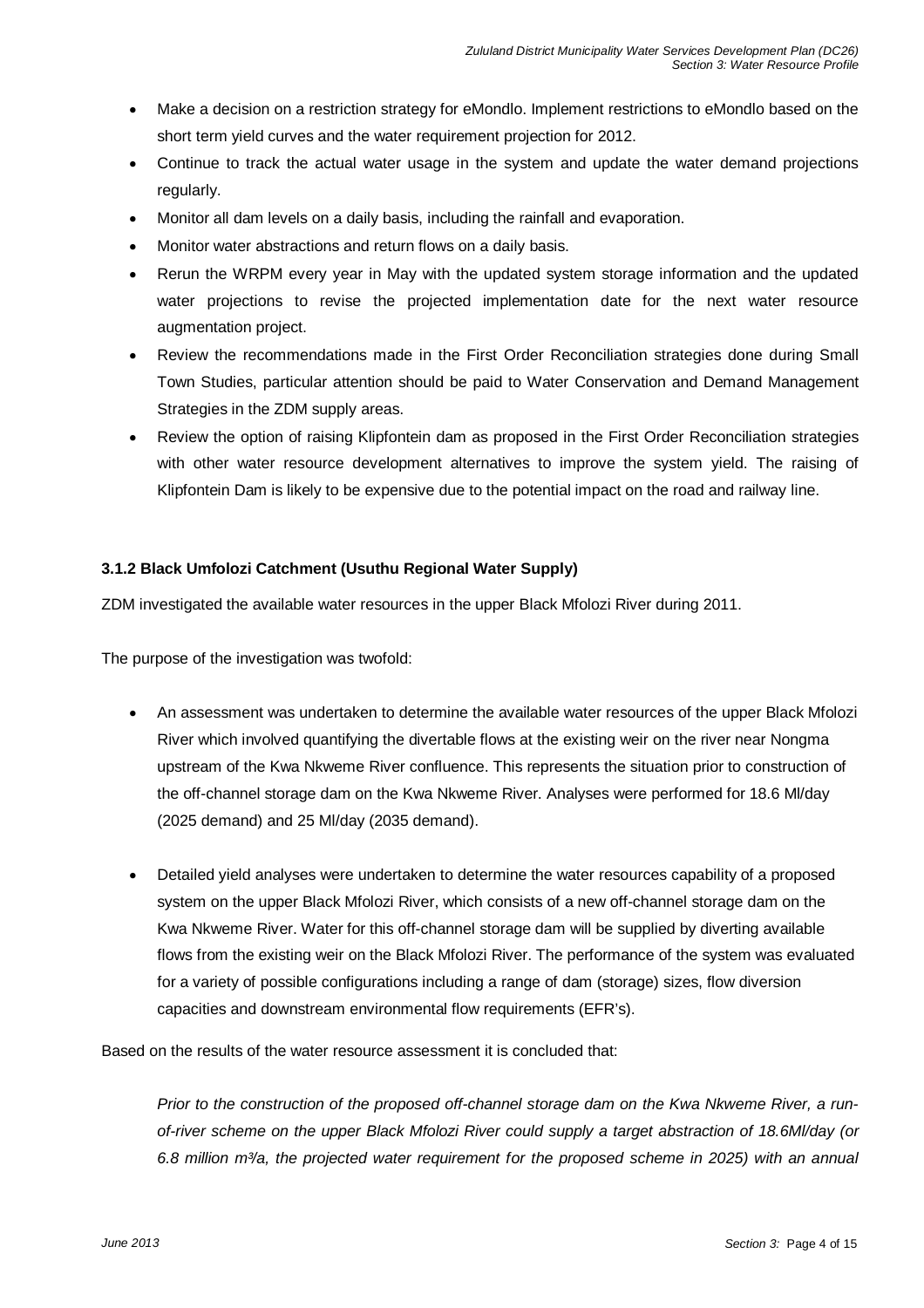risk of failure of 64% (recurrence interval of 1:1.6 years). This risk is well above accepted levels for schemes of this increase the supply capability (assurance of supply) of the system.

A storage capacity of 7.9 million  $m<sup>3</sup>$  (30% of the maximum capacity) is adequate to meet the target abstraction of 6.8 million m<sup>3</sup>/a. This, however, requires a fairly large diversion works capacity of 0.6m<sup>3</sup>/s. For a larger dam of 10.6 million m<sup>3</sup> (40% of the maximum capacity) diversion works with a capacity of only 0.4m<sup>3</sup>/s would be adequate to meet the target abstraction.

The option recommended was the construction of a 75m high earthfill dam at estimated construction cost of R370m, but due to the limited geotechnical information available, the level of the dam options investigation (layouts and design) and related cost estimates can be classified as pre-feasibility.

A detailed survey of the dam basin is required, prior to any further designs and cost estimates. The survey information will be used on the area capacity calculations of the dam, as well as the design of the dam wall (length, height, spillway type, etc.) and other structures.

A detailed geotechnical investigation is also required, prior to any further designs and cost estimates.

### **3.1.3 Pongola Catchment (Mandlakazi, Mkuze and Simdlangentsha Regional Water supply Area)**

 The Pongola catchment is currently under-utilised and the only catchment area not under stress. This catchment area supplies the Mandlakazi Regional Water Supply Scheme from Senekal Boerdery via the Jozini Dam.

Due to the high cost involved for the construction of an off storage Facility for the Usuthu Regional Scheme the augmentation of the Mandlakazi and Usuthu Regional Water Supply Schemes is currently investigated. The following items should be considered:

- Alternative sites for the off-channel storage facility should be investigated.
- The possibility to reduce the capacity of the off-channel storage dam on the Kwa Nkweme River should be investigated. The associated risk should be taken into account.
- Further investigation and planning should be carried out to produce a master plan and detailed implementation strategy for the combined schemes.
- The Operational cost should also be taken into account (including levies payable to Mr Senekal.)
- ZDM will have to assess their agreement with Senekal and negotiate upgrading and extensions of the existing agreement if necessary for the Usuthu supply.
- Additional and future DWA water allocations and licences from Jozini Dam.
- The existing abstraction Works at Jozini Dam needs to be investigated.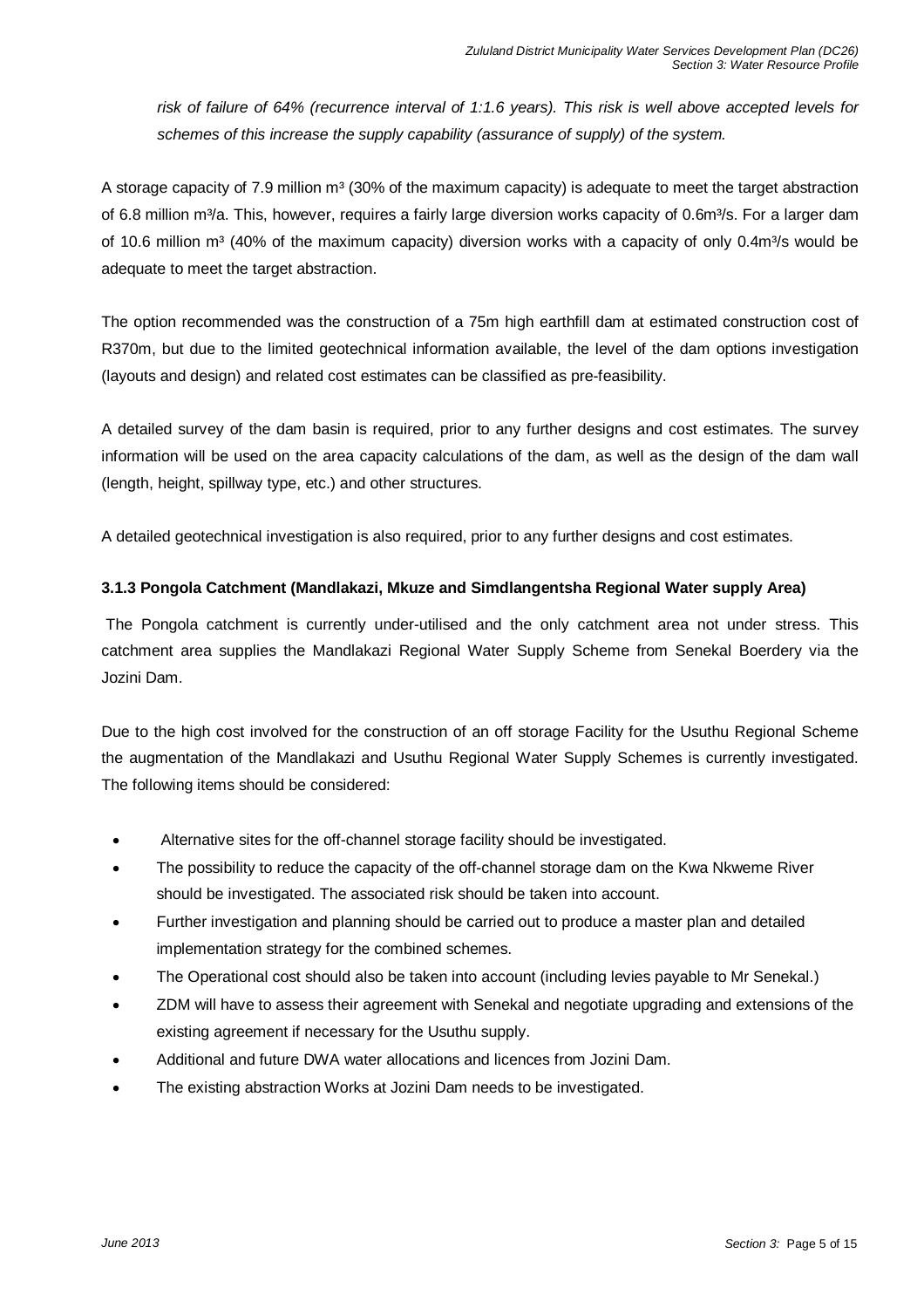### **3.1.4 Groundwater sources**

### **Groundwater sources – aquifer characteristics**

Groundwater is a useful water resource with potential quality and quantity being controlled by the geology of an area (see Figure 3.1 below). The Zululand district is underlain predominantly by Karoo Sequence basalts, shales, siltstones, sandstones and conglomerates that have been intruded by dolerite dykes, sills and plugs of Jurassic age (i.e. post Karoo; see Appendix 6 for geological maps). The formations making up the Karoo Supergroup sediments are often relatively massive such that primary storage and permeability is negligible. Groundwater storage and movement is confined to joints and bedding planes within the rock mass that yield between 0.5 and 2  $\ell$ /s. In the absence of faulting or dolerite intrusions, the groundwater potential of these sediments is marginal to poor (i.e. 0 to 0.5  $\ell$ 's (0 to 1,800  $\ell$ <sup>'h</sup>)). In addition, water quality is generally poor (Class 2) and some boreholes produce high concentrations of dissolved salts (Nyoka Formation), with high NaCl and SO<sub>4</sub> concentrations (Vryheid and Dwyka Formations) or high Iron and/or Manganese (Pietermaritzburg Formation). The indurated contact zones in the sediments adjacent to the intrusive Jurassic age dolerite intrusions are often highly fractured and these discrete zones enhance groundwater storage and rockmass permeability. As a result, boreholes drilled to intersect these structures usually produce higher yields and superior quality groundwater than that of the surrounding host rock. These contact zones usually produce yields ranging from 0.1 – 10 l/s and groundwater quality range from Class 0 to Class 3 depending on the composition of the sedimentary host rock.

The groundwater development potential of each of the quaternary catchments have been characterized using the criteria outlined as follows:

- The geological information underlying each quaternary and associated median yields for the geological formations.
- The ambient groundwater quality each of the geological formations.
- The renewable resource derived from rainfall recharge as a percentage of MAP over the effective surface area of the quaternary (base flow included in the estimates).
- Current utilization was calculated using the following assumptions
	- $o$  Handpumps 250 l/hr for 12 hours = 3 kl/day
	- ο Motorized systems 1000 l/hr for 10 hours = 10 kl/day

The potential extractable volume was derived from the difference between renewable groundwater resource (recharge) and current utilization (groundwater abstraction).

In general the overall groundwater quality in the ZDM is good (see Appendix 6), with the water quality in eDumbe, uPhongola and Abaqulusi LMs falling within Class 0 and 1 (Kempster Classification) and Nongoma and Ulundi LMs ranging from Class 0 to Class 4 (mostly due to the high NaCl concentrations). It is pertinent to note that a large number of the Traditional Authority areas are situated within these areas of poorer groundwater quality. The deterioration of groundwater quality from west to east, can be ascribed to:

• Declining rainfall from west to east.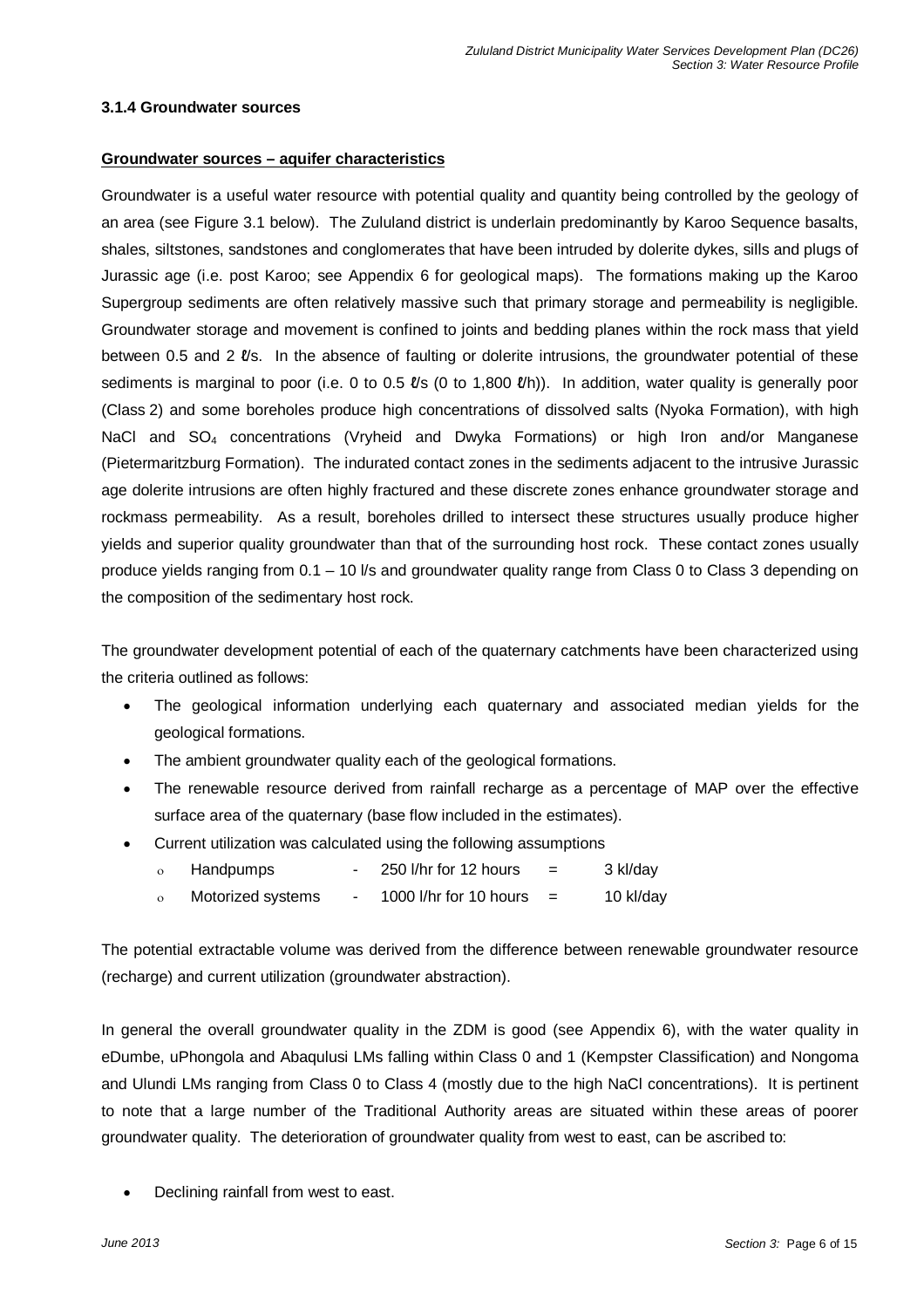• Concentration of dissolved solids from through flow below the Dwyka Formation and coal seams in the Vryheid Formation in the central and eastern regions of the catchments.

The sedimentary rocks that underlie the study area represent a secondary or fractured rock aquifer with negligible primary porosity or permeability. Groundwater storage and movement is therefore mainly confined to fractures and joints that occur within the rock mass, and is therefore structurally controlled.

The groundwater development potential within each of the quaternary catchments is adequate to meet the basic water demand of rural communities either through:

- Stand-alone basic levels of water supply by boreholes equipped with hand pumps; or
- Limited reticulation schemes through production boreholes that target structural features offering high groundwater development potential.

### **Groundwater monitoring**

Owing to the fact that groundwater is utilised extensively in the supply of water services to the rural communities of the ZDM, it is important that groundwater levels and quality are monitored to ensure sustainability and SABS drinking water standards. The outbreak of cholera in KZN in 2000 resulted in extensive emergency work into the protection of surface water resources and sanitation supply. However groundwater quality is only occasionally monitored.

### **External sources (where the WSA purchases water from others)**

All water currently supplied by the ZDM to the communities is from water resources within the DM's area of jurisdiction. However, as part of the regional scheme planning to alleviate the water services backlogs, the ZDM is approaching the surrounding WSAs to determine whether water can either be purchased from or supplied to others more cost effectively.

### **Water returned to resources**

Water is returned through discharge from Wastewater Treatment Works (WWTW) in the urban areas into the Pongola and White Mfolozi River systems. However, the quantities of water returned to resources still needs to be obtained from the WWTWs and the current ZDM reporting systems will be extended to start monitoring the volumes discharged.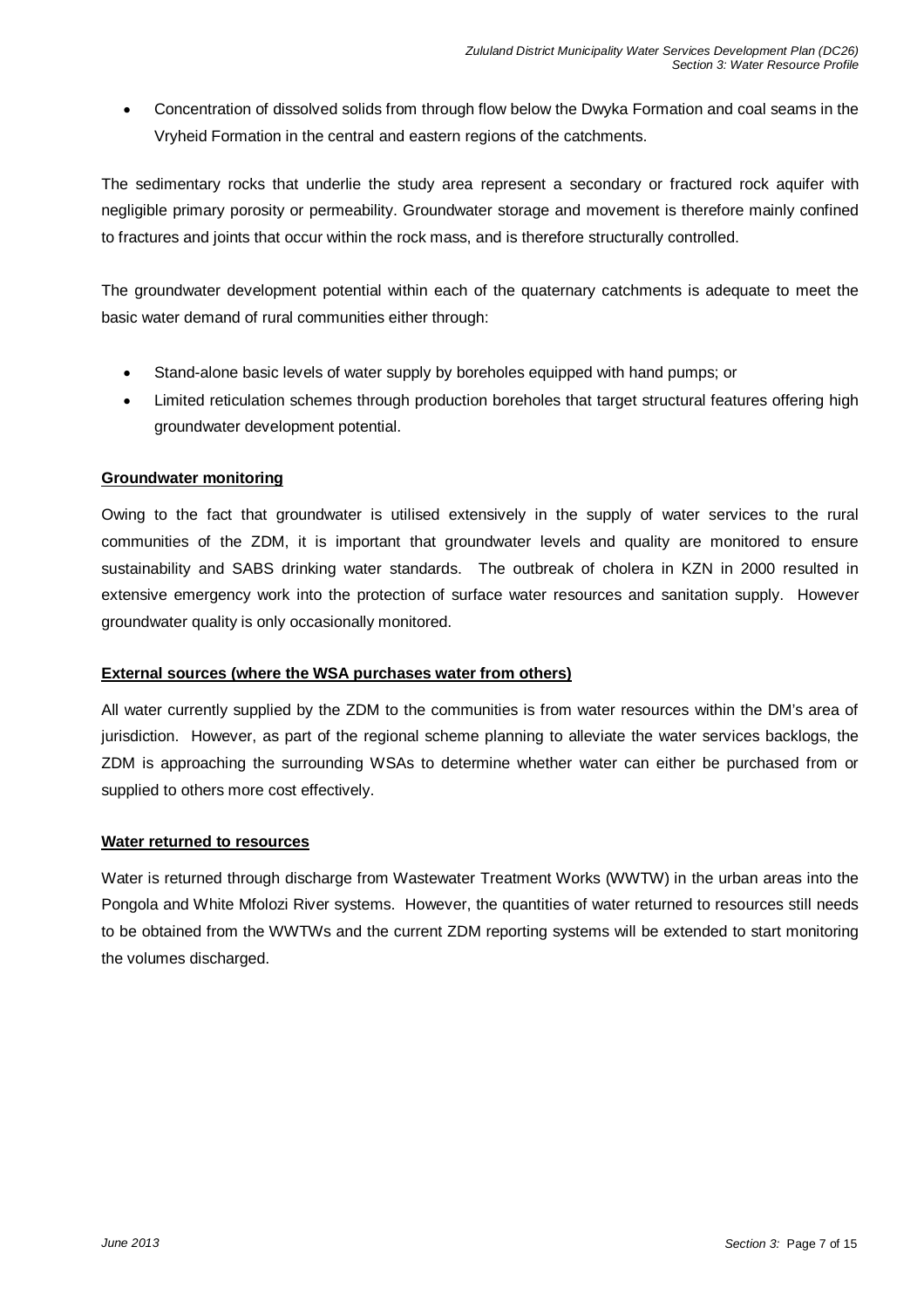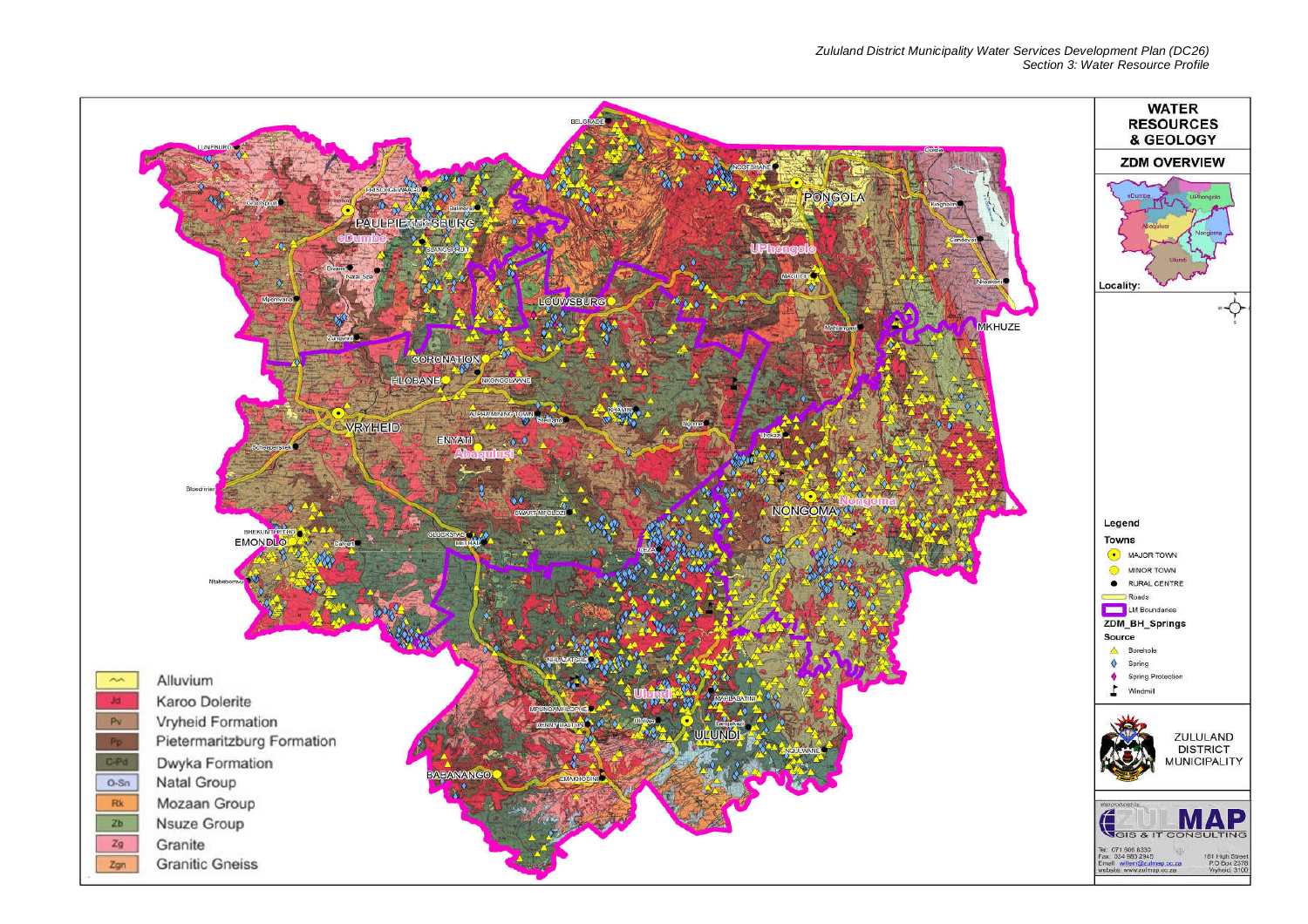## **3.2 Water quality**

The quality of bulk water taken from the resource is measured at the source; water treatment works (WTW) and the reservoir (Table 3.3). More detailed information on water quality and monitoring frequency per WTW and WWTW is given in Section 7 of this document.

|                                             | At source | At treatment | At        | At tap  |
|---------------------------------------------|-----------|--------------|-----------|---------|
|                                             |           | plant        | reservoir |         |
| Is water quality measured?                  | Yes       | Yes          | Yes       | Yes     |
| Do you monitor it yourself?                 | Yes       | Yes          | Yes       | Yes     |
| If no, who does?                            | n/a       | n/a          | n/a       | n/a     |
| Monitoring intervals                        | Daily     | Daily        | Daily     | Monthly |
| Are these results available in electronic   | Yes       | Yes          | Yes       | Yes     |
| format?                                     |           |              |           |         |
| % time (days) within SABS 241 standards per | 100       | 100          | 100       | unknown |
| year                                        |           |              |           |         |

**Table 3.3 (a): Water quality monitoring.** 

Monitoring of water quality within the rural areas is dependent upon the water source. Water supplied through boreholes and protected springs are not monitored for quality. In these instances the boreholes are not equipped, nor the springs protected if the water quality does not satisfy the SABS drinking water specifications. Water abstracted from surface water or supplied from urban areas is usually treated at a WTW and will have undergone the necessary quality monitoring and testing.

### **Reporting on quality of water:**

ZDM has developed a water quality reporting system where all water quality test results are captured and management reports drawn for immediate interventions where needed. ZDM also reports monthly to DWAF on water quality results, as part of the DWAF regulation process. Table 3.3 (b) below shows such a water quality report that is produced on a monthly basis and that is used to monitor water quality in the district. Schemes that indicate inferior water quality results are then immediately acted upon to resolve such issues. The actual report for each month is available from the ZDM MANZI system on request.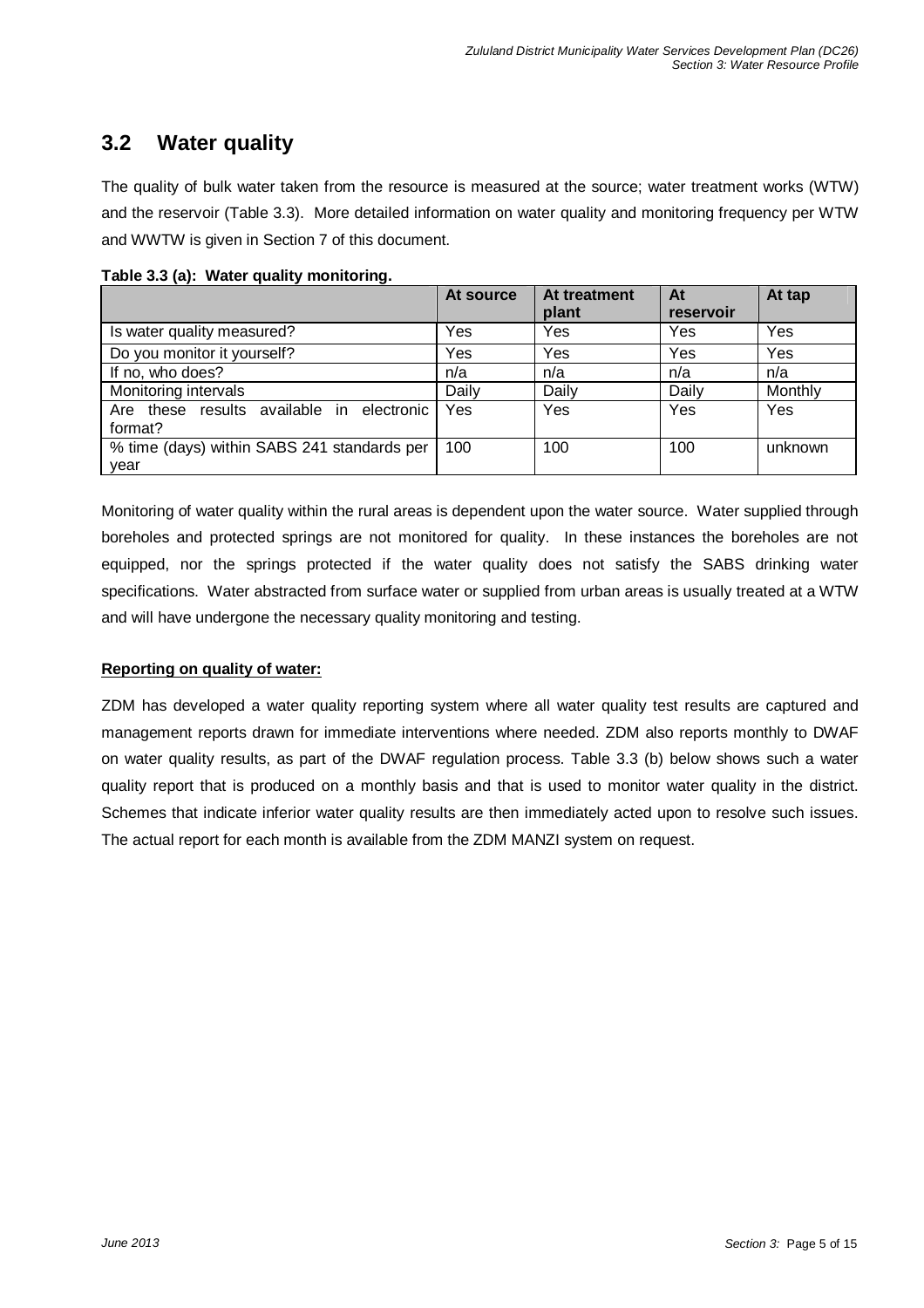### **Table 3.3 (b): Monthly water quality report**

| SchemeID       | Scheme<br>Name | Month | Year | No of Tests | Class        | Colour  | <b>Description</b>                                                                                        |
|----------------|----------------|-------|------|-------------|--------------|---------|-----------------------------------------------------------------------------------------------------------|
| $\overline{2}$ | Vryheid        | 3     | 2012 | 63          | IV           |         | Dangerous water quality - totally unsuitable for use. Acute efects may<br>occur                           |
| 13             | Coronation     | 3     | 2012 | 27          | IV           |         | Dangerous water quality - totally unsuitable for use. Acute efects may<br>occur                           |
| 14             | Hlobane        | 3     | 2012 | 23          | IV           |         | Dangerous water quality - totally unsuitable for use. Acute efects may<br>occur                           |
| 15             | eDumbe         | 3     | 2012 | 27          | $\mathbf{I}$ |         | Good water quality - suitable for use, rare instances of negative effects                                 |
| 21             | Louwsberg      | 3     | 2012 | 23          | Ш            |         | Poor water quality - unsuitable for use without treatment. Chronic effects<br>may occur                   |
| 30             | Enyathi        | 3     | 2012 | 14          | Ш            |         | Marginal water quality - conditionally acceptable, Negative effects may<br>occur in some sensitive groups |
| 37             | Mpungamhlope   | 3     | 2012 | 23          | IV           |         | Dangerous water quality - totally unsuitable for use. Acute efects may<br>occur                           |
| 38             | Makhosini      | 3     | 2012 | 4           | Ш            |         | Marginal water quality - conditionally acceptable, Negative effects may<br>occur in some sensitive groups |
| 40             | Babanango      | 3     | 2012 | 23          | Ш            |         | Marginal water quality - conditionally acceptable, Negative effects may<br>occur in some sensitive groups |
| 45             | Golela         |       |      | 0           | No Data      | No Data | No Data                                                                                                   |
| 47             | Mandlakazi     | 3     | 2012 | 19          | Ш            |         | Marginal water quality - conditionally acceptable, Negative effects may<br>occur in some sensitive groups |
| 50             | Enyokeni       | 3     | 2012 | 23          | IV           |         | Dangerous water quality - totally unsuitable for use. Acute efects may<br>occur                           |
| 51             | Kombuzi        | 3     | 2012 | 14          | IV           |         | Dangerous water quality - totally unsuitable for use. Acute efects may<br>occur                           |
| 57             | Nongoma        | 3     | 2012 | 31          | Ш            |         | Poor water quality - unsuitable for use without treatment. Chronic effects<br>may occur                   |
| 97             | Ophuzane       | 3     | 2012 | 14          | Ш            |         | Marginal water quality - conditionally acceptable, Negative effects may<br>occur in some sensitive groups |
| 99             | Tholakela      |       |      | 0           | No Data      | No Data | No Data                                                                                                   |
| 104            | Frischgewaagd  | 3     | 2012 | 55          | Ш            |         | Marginal water quality - conditionally acceptable, Negative effects may<br>occur in some sensitive groups |
| 106            | eMondlo        | 3     | 2012 | 63          | IV           |         | Dangerous water quality - totally unsuitable for use. Acute efects may<br>occur                           |
| 116            | Msibi          | 3     | 2012 | 14          | II           |         | Marginal water quality - conditionally acceptable, Negative effects may<br>occur in some sensitive groups |
| 118            | Nkonsientsha   |       |      | 0           | No Data      | No Data | No Data                                                                                                   |
| 119            | Belgrade       | 3     | 2012 | 23          | IV           |         | Dangerous water quality - totally unsuitable for use. Acute efects may<br>occur                           |
| 120            | Khiphunyawo    | 3     | 2012 | 14          | Ш            |         | Marginal water quality - conditionally acceptable, Negative effects may<br>occur in some sensitive groups |
| 122            | Khambi         | 3     | 2012 | 14          | $\mathbf{I}$ |         | Good water quality - suitable for use, rare instances of negative effects                                 |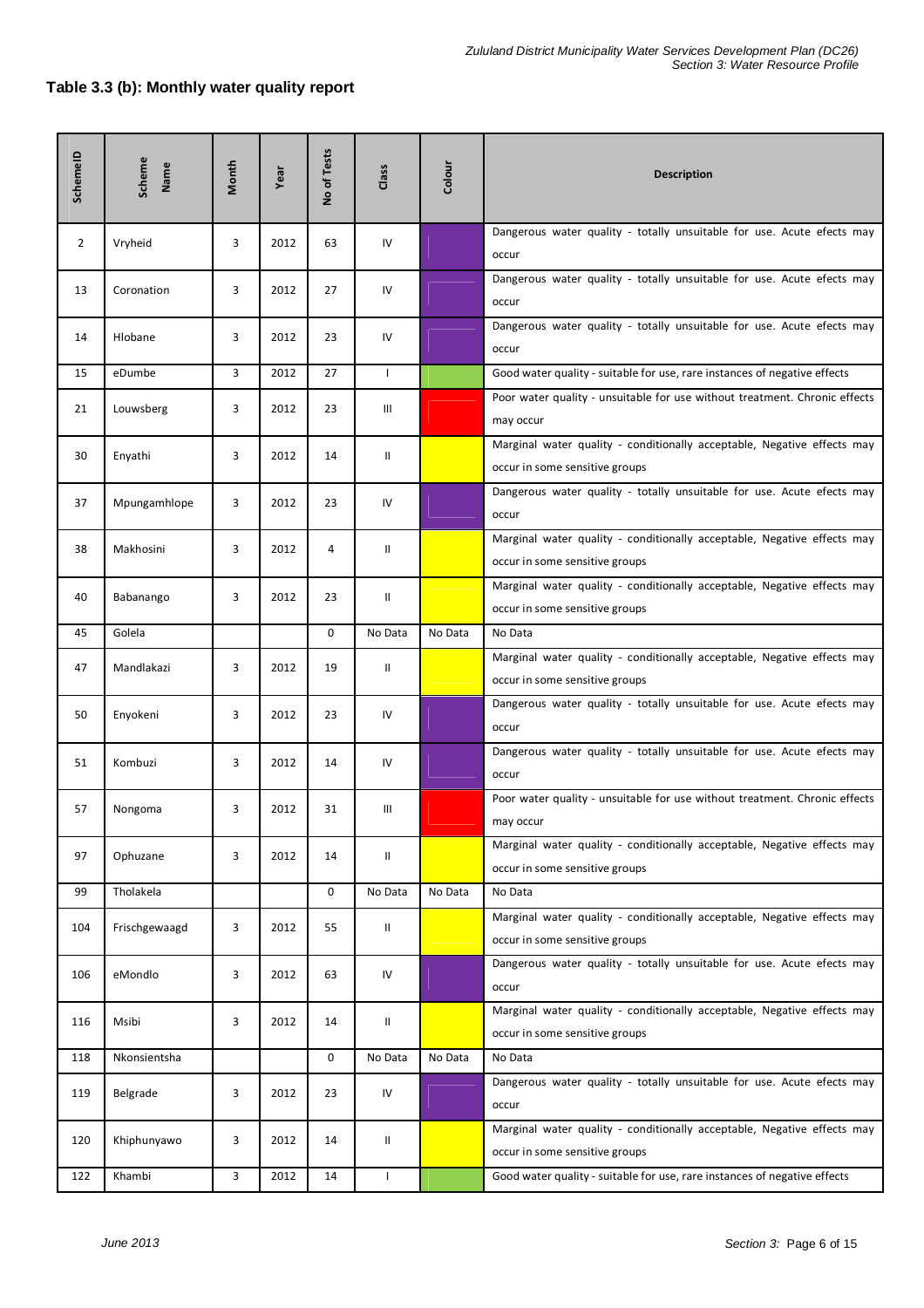#### Zululand District Municipality Water Services Development Plan (DC26) Section 3: Water Resource Profile

| 128 | Osingisingini | 3 | 2012 | 10       | Ш            |         | Marginal water quality - conditionally acceptable, Negative effects may<br>occur in some sensitive groups |
|-----|---------------|---|------|----------|--------------|---------|-----------------------------------------------------------------------------------------------------------|
| 139 | Ceza          | 3 | 2012 | 19       |              |         | Good water quality - suitable for use, rare instances of negative effects                                 |
| 140 | Sidinsi       |   |      | 0        | No Data      | No Data | No Data                                                                                                   |
| 147 | Ulundi        | 3 | 2012 | 79       | IV           |         | Dangerous water quality - totally unsuitable for use. Acute efects may<br>occur                           |
| 161 | Pongola       | 3 | 2012 | 59       | Ш            |         | Marginal water quality - conditionally acceptable, Negative effects may<br>occur in some sensitive groups |
| 163 | Spekboom      |   |      | $\Omega$ | No Data      | No Data | No Data                                                                                                   |
| 164 | Khangela      | 3 | 2012 | 23       | $\mathbf{H}$ |         | Marginal water quality - conditionally acceptable, Negative effects may<br>occur in some sensitive groups |
| 165 | Mvuzini       | 3 | 2012 | 14       |              |         | Good water quality - suitable for use, rare instances of negative effects                                 |
| 334 | Itshelejuba   | 3 | 2012 | 23       |              |         | Good water quality - suitable for use, rare instances of negative effects                                 |
|     |               |   |      |          |              |         |                                                                                                           |
| 341 | Thulasizwe    | 3 | 2012 | 19       | IV           |         | Dangerous water quality - totally unsuitable for use. Acute efects may<br>occur                           |
| 350 | Masokaneni    | 3 | 2012 | 10       | IV           |         | Dangerous water quality - totally unsuitable for use. Acute efects may<br>occur                           |
| 351 | Purim         | 3 | 2012 | 14       | IV           |         | Dangerous water quality - totally unsuitable for use. Acute efects may<br>occur                           |
| 352 | Gumbi         | 3 | 2012 | 14       |              |         | Good water quality - suitable for use, rare instances of negative effects                                 |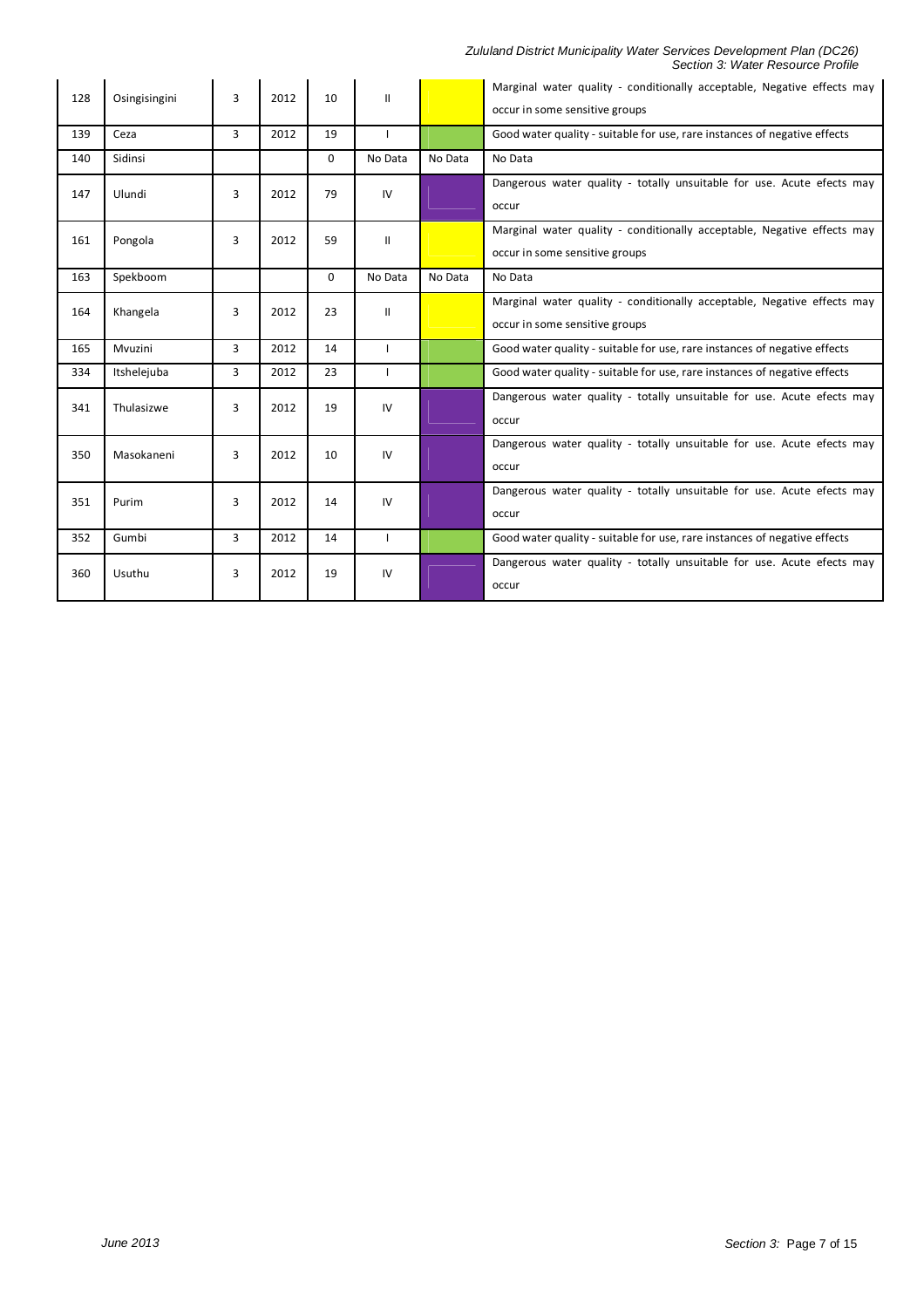### **Quality of water returned to the resource**

The water returned to the resources in the urban areas is from the WWTW and storm water systems. Monitoring of stormwater quality does not occur. The WWTW treat domestic wastewater and wet industrial effluent, and once treated the return effluent is sampled. The effluent produced by "wet" industries needs to be monitored and sampled to ensure compliance with the municipal by-laws in terms of discharge into the WWTW.

There is no formal wastewater treatment process in the rural areas as the rural areas are supplied through dry-pit VIPs and not waterborne sewerage systems. The quality of sewage returned to the water sources must also be monitored and reported to DWA on a monthly basis but at this stage limited information is available and useful reports do not yet exist.

### **Pollution contingency measures**

The ZDM forms part of the Usuthu/Mhlathuze WMA and as such will form part of the CMA for this region. A proposal for the establishment of the Usuthu/Mhlathuze CMA has been put forward to national government. Once established the ZDM and all other water users within the Usuthu/Mhlathuze WMA will have input into, and have to comply with, the Usuthu/Mhlathuze catchment management strategy (CMS). This strategy should include pollution contingency measure/s that may be required to maintain the desired river reach classes. However, although groundwater forms part of holistic water resource management it is likely that this aspect may be treated as secondary by the CMA and it will therefore fall on the ZDM to ensure that they put suitable contingency measures in place.

## **3.3 Abstraction licenses and effluent permits**

ZDM is in the process of registering all water and sewage works in the district with DWA. Shown below in Table 3.4 (a) is a list of the water and sewage works in the district and the status of the license registration processes.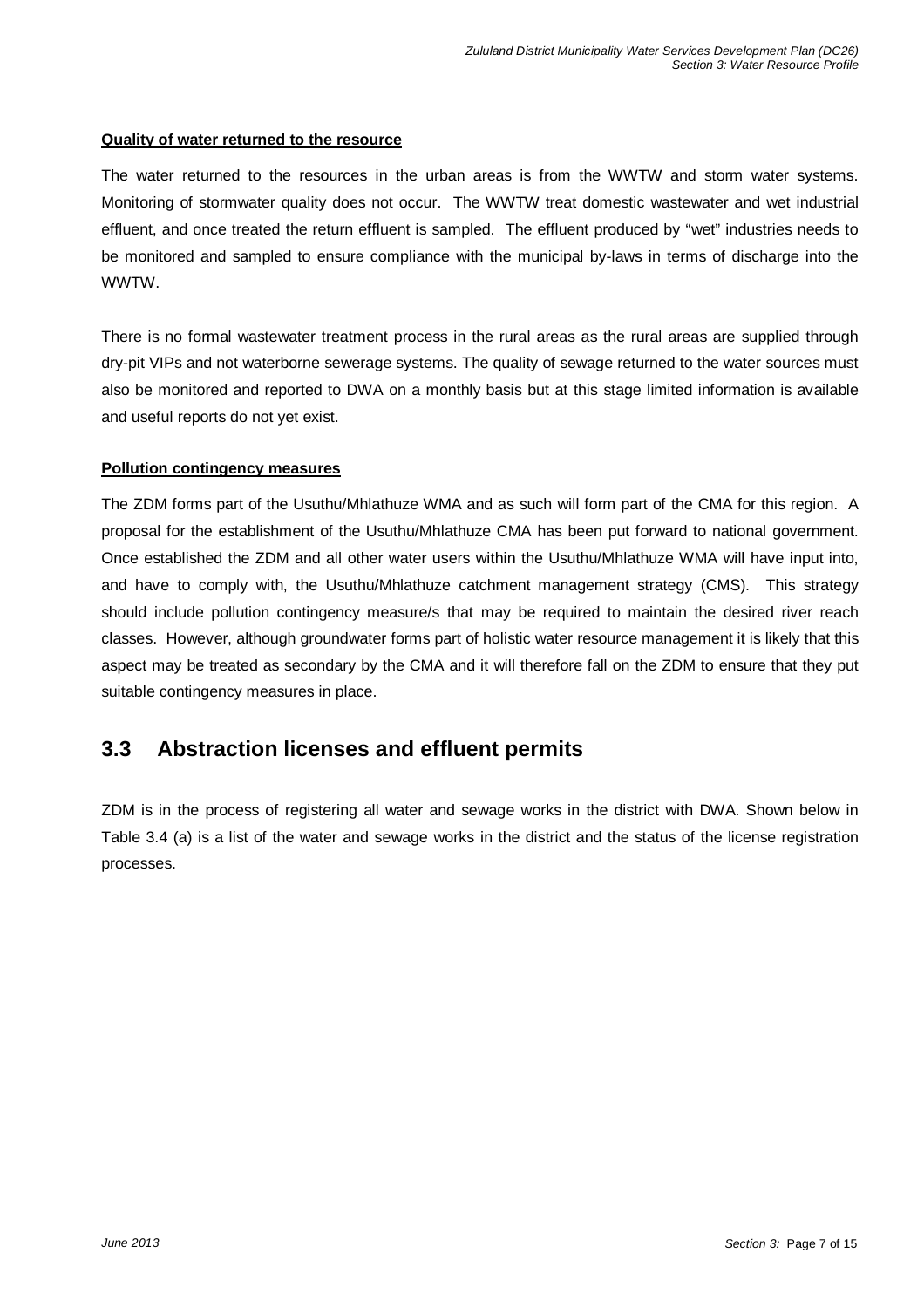## WTW Name **Latitude** | Longitude | Registration Status Babanango Town 1-28.398321 31.071465 | Forms Submitted - Pending Belgrade Township **-27.280166** 31.279082 Forms Submitted - Pending Ceza WTW -27.995517 31.375931 Forms Submitted - Pending eDumbe  $\vert$  -27.439965 30.820735 | Forms Submitted - Pending Makhosini -28.356472 31.272092 Forms Submitted - Pending Enyokeni Royal Palace -27.959809 31.521190 Forms Submitted - Pending Frischgewaagd Town/Blinkwater | -27.389440 | 30.954311 | Forms Submitted - Pending Itshelejuba -27.276854 31.346154 Forms Submitted - Pending Khangela Royal Palace | -27.738193 | 31.705480 | Forms Submitted - Pending Khiphunyawo | -27.311995 | 31.209771 | Forms Submitted - Pending Khombuzi WTW  $\vert$  -27.730019 | 31.727438 | Forms Submitted - Pending Mandlakazi RWSS | -27.680543 | 31.916534 | Forms Submitted - Pending Mountain View **-27.784817** 31.427912 Forms Submitted - Pending Mpungamhlope | -28.234665 | 31.271593 | Forms Submitted - Pending Msibi -27.351458 31.206944 Forms Submitted - Pending Mvuzini -28.004120 30.679364 Forms Submitted - Pending Nkonjeni | -28.228463 | 31.423898 | Forms Submitted - Pending Nkosentsha -27.390240 31.254435 Forms Submitted - Pending Ophuzane -27.491598 30.939828 Forms Submitted - Pending Osingisingini -27.997320 31.685002 Forms Submitted - Pending Pongola/Ncotshane Town | -27.389033 | 31.617976 | Forms Submitted - Pending Sidinsi **-27.955112** 31.773067 | Forms Submitted - Pending SpekBoom -27.304730 31.395382 Forms Submitted - Pending Tholakela -27.442931 30.970889 Forms Submitted - Pending Thulasizwe -27.951000 31.366717 Forms Submitted - Pending Ulundi Town -28.281655 31.340042 Forms Submitted - Pending Nongoma Town | -27.962509 | 31.613695 | Forms Submitted - Pending Ncome  $-27.944885$  30.659276 Forms Submitted - Pending Coronation RWSS | -27.677210 | 31.052570 | Forms Submitted - Pending Klipfontein **-27.791003** 30.786818 | Forms Submitted - Pending Bloemveldt -27.727868 30.746585 Forms Submitted - Pending eMondlo Township -27.971017 30.691998 Forms Submitted - Pending Hlobane Region | -27.717325 | 31.031722 | Forms Submitted - Pending Louwsburg Town  $-27.580634$  31.271741 Forms Submitted - Pending Enyathi Town  $-27.813338$  31.060888 Forms Submitted - Pending Khambi RWSS -27.773071 31.227059 Forms Submitted - Pending Purim WTW  $-28.016124$  30.758741 Forms Submitted - Pending Masokaneni WTW -28.187636 31.738694 Forms Submitted - Pending

### **Table 3.4 (a): List of water permits**